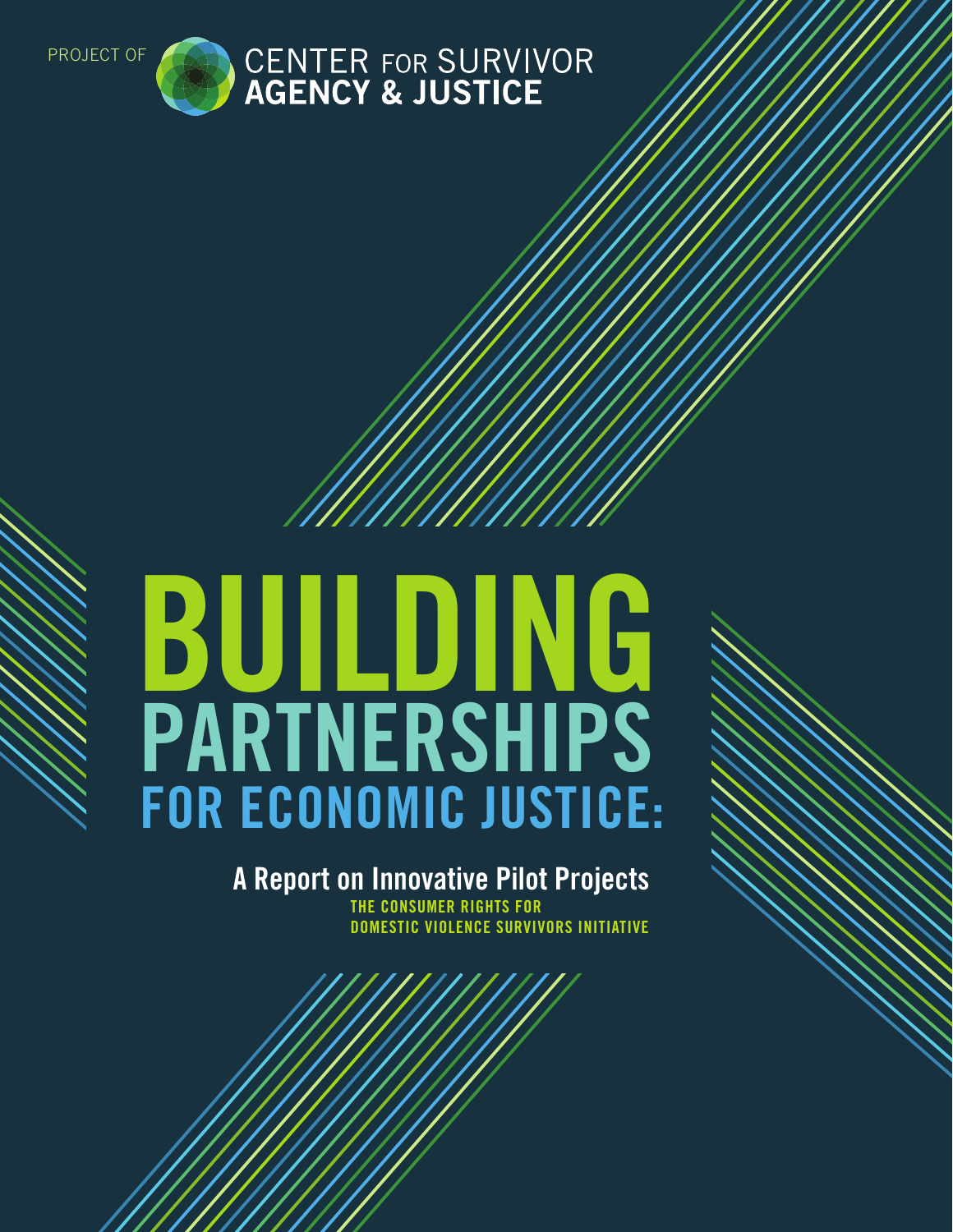# **INTRODUCTION**

This report details the activities and lessons learned in the first year of the Center for Survivor Agency and Justice's (CSAJ) Building Partnerships for Economic Justice Pilot Projects. The Pilot Projects are on-the-ground implementation sites focused upon collaborative approaches that enhance economic and consumer rights for domestic violence survivors. The four project sites are: the Texas Council on Family Violence in Austin, Texas; Indiana Legal Services in Bloomington, Indiana; Women's Resource Center in Scranton, Pennsylvania; and Columbus Community Legal Services, Catholic University of America School of Law in Washington, DC.

Each of these sites were selected based on a demonstrated history of forward-thinking strategic advocacy, strong leadership to support collaborative work, challenging but attainable project goals specific to their community's context, and a strong dedication to building partnerships. Pilot Projects received specialized web-based trainings on building partnerships between the consumer rights and domestic violence fields, intensive individualized technical assistance from CSAJ staff and expert advisors on consumer rights for domestic violence survivors collaborations, and on-site training and strategizing opportunities with CSAJ staff and experts to develop and maintain collaborative economic and consumer rights for domestic violence survivors projects.

Partnerships between domestic violence and consumer rights advocates and attorneys are critical to achieving the joint goals of physical and economic safety for survivors. They require purposeful cross training, networking, and sustained communication. To that end, after hearing from hundreds of consumer rights and domestic violence attorneys and advocates during CSAJ's Building Partnerships Needs Assessment, the organization selected these four precedent-setting local organizations from a rich pool of applicants across the country with which to collaborate in developing the Pilot Projects.

The Pilot Projects are the most recent phase of the organization's Building Partnerships Technical Assistance activities, a component of the Consumer Rights for Domestic Violence Survivors Initiative. The Consumer Rights for Domestic Violence Survivors Initiative (CRDVSI) is a national project that seeks to enhance consumer rights for domestic violence survivors by building the capacity of and building collaborative partnerships between domestic violence and consumer lawyers and advocates. Consumer law can provide survivors of domestic violence with critical tools to restore themselves financially. While many economic justice efforts have focused upon maximizing income, consumer law remedies offer survivors of domestic violence with the tools to minimize expenses and assets by addressing issues such as debt collection defense, credit discrimination, bankruptcy actions, utility assistance, repairing and building credit, tax relief (including innocent spouse relief), foreclosure prevention and defense, and accessing educational opportunities for themselves and their children.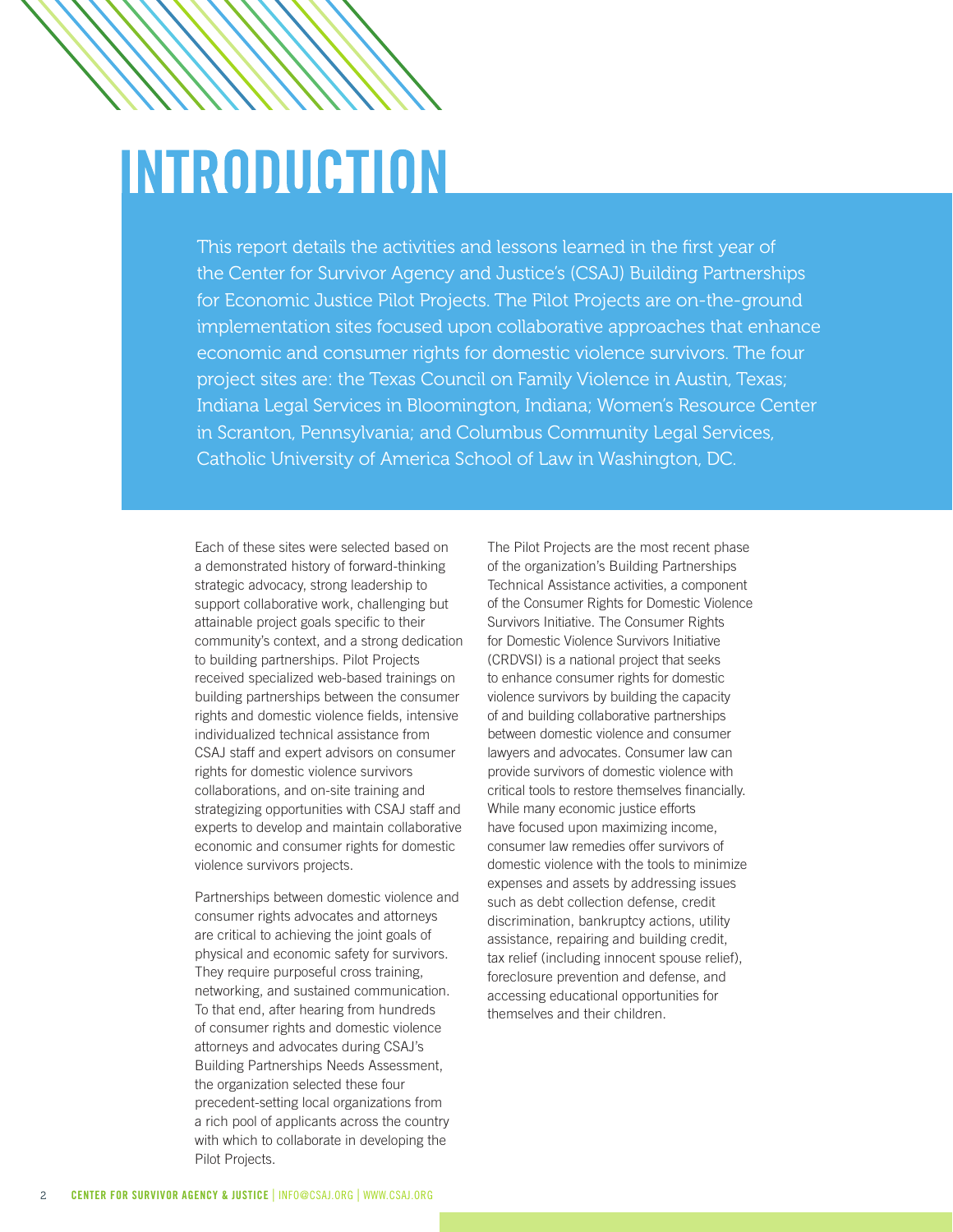

### **PILOT PROJECT #1 TEXAS COUNCIL ON FAMILY VIOLENCE**

The Texas Council on Family Violence (TCFV) is one of the largest domestic violence coalitions in the country with a membership comprised of family violence service providers, supportive organizations, survivors of domestic violence, businesses, communities of faith and other local stakeholders. TCFV trains practitioners throughout the country, develops and advocates for public policy in the Texas Legislature, and supports local programs' domestic violence prevention efforts across the state.

> After attending CSAJ's Consumer Rights for Domestic Violence Survivors intensive training in Seattle in 2012, Molly Woodard and Krista DelGallo, TCFV's Policy Coordinator and Policy Manager, recognized the value of bringing the resources back to their home state. Though they had been conducting extensive economic justice work through initiatives such as their annual Economic Justice Summit and wide-ranging economic advocacy technical assistance, they had less experience working on consumer rights issues that required more technical expertise.

TCFV embarked on their pilot project with the goal of integrating consumer and other economic considerations into Texas's domestic violence organizations' safety planning and programming. They were also hoping to supplement their individual-level economic work, such as financial literacy

"I was managing all of this work on financial literacy and doing curriculum rollout with our programs; but it seemed very disconnected from policy and from identifying legal protections for survivors."

curriculum trainings, with projects that targeted policy-level change. DelGallo explained, "I was managing all of this work on financial literacy and doing curriculum rollout with our programs; but it seemed very disconnected from policy and from identifying legal protections for survivors."

TCFV focused their efforts on Identifying family law and consumer rights legal services available to survivors in Texas with the goal of building collaborative relationships and cross-training opportunities. Their statewide outreach has been enormously productive and has generated many promising long-term strategies. They have connected with consumer lawyers at each of the three legal aid organizations in Texas and will be co-presenting with one new legal aid attorney connection at the upcoming Statewide Poverty Law Conference. TCFV has also had discussions regarding collaboration with attorneys at Texas Legal Services Center and, through this collaboration, will be providing training at an upcoming meeting of the State Bar's Housing and Consumer Law Taskforce. Moreover, TCFV has conducted in-person training to over 50 lawyers and advocates and has begun to partner with a faculty member at the University of Texas School of Law, who has written on coercive debt, on consumer law issues for survivors.

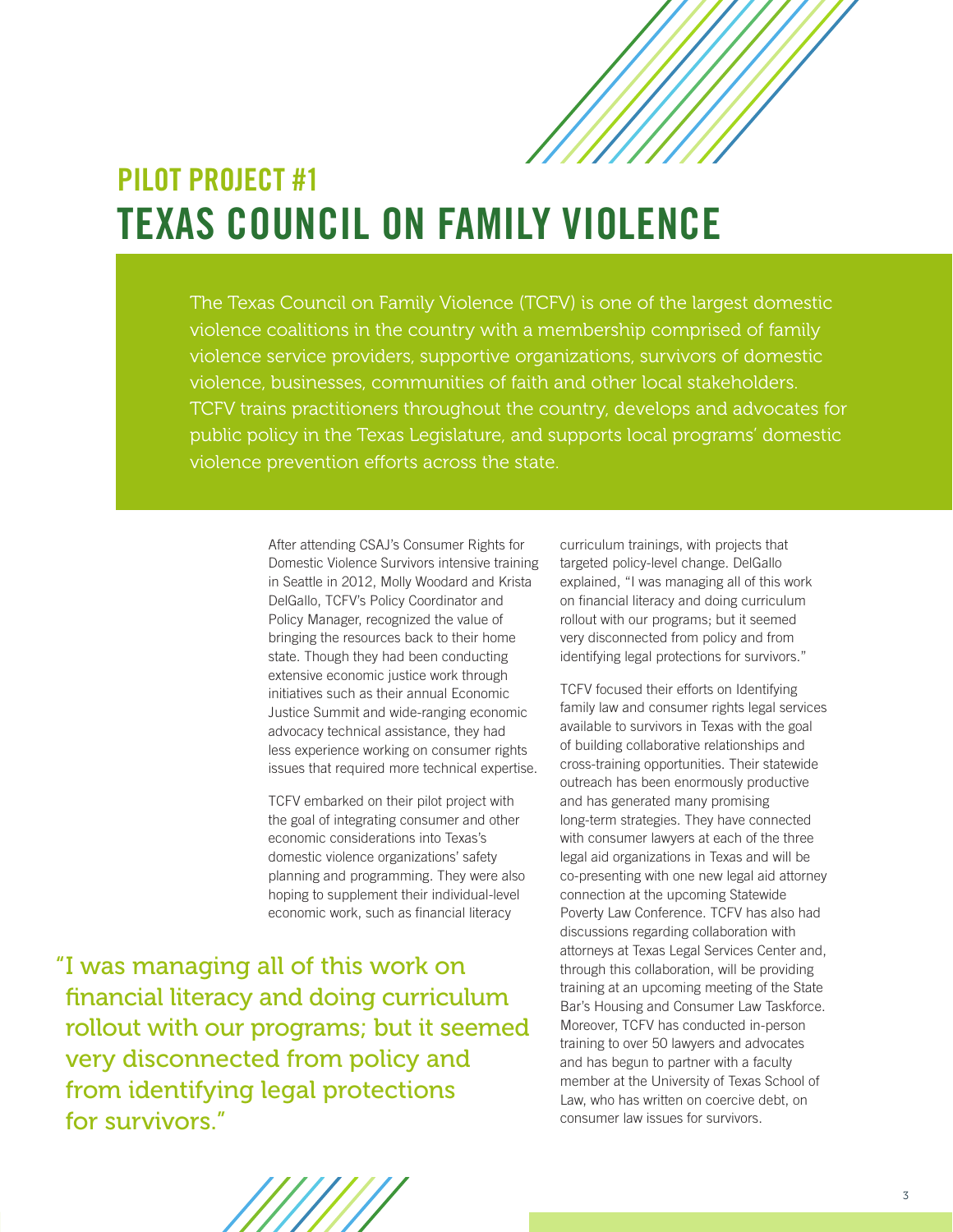### **PILOT PROJECT #2 INDIANA LEGAL SERVICES**

Indiana Legal Services (ILS) is a nonprofit law firm that provides free civil legal assistance to eligible low-income people throughout the state of Indiana. ILS helps clients who are faced with legal problems that harm their ability to have such basics as food, shelter, income, medical care or personal safety. ILS addresses a wide range of legal needs including those related to domestic violence, housing, consumer law, health care, and government benefits.

Fueled by the leadership of Jamie Andree, Managing Attorney and Director of the Low Income Taxpayer Clinic, Indiana Legal Services, Inc., is doing pioneering work, connecting their tax expertise to domestic violence experts throughout Indiana. While Andree was representing many taxpayers with a wide range tax problems, she noticed that the large majority of her clients were men and that none of her cases were related to relationships or marriage (such as joint tax returns). "There was a whole population of taxpayers that our clinic wasn't reaching," Andree explained. Indiana Legal Services' Low Income Taxpayer Clinic launched an Innovative Partnerships Pilot Project as a way to fill that gap.

ILS's plan was comprised of three components: 1) provide training and resources to domestic violence survivors' attorneys, 2) connect with domestic violence organizations to offer to be a referral for tax-related services, and 3) help survivors with tax-related services and education.

Andree has made remarkable headway with the first goal; she developed a one-hour presentation titled "Tax Information for Family Practitioners Representing Domestic Violence Survivors" that has been presented in 4 forums to over 500 pro bono and

legal services attorneys across the state of Indiana. Andree's presentations have already begun generating referrals, and she has: consulted with 10 lawyers who had seen one of the presentations, received referrals from 5 of the lawyers, collaborated with 3 advocates, and worked with 11 survivors on issues such as identity theft, innocent spouse relief, and claiming children on tax returns. She also recorded two pieces for community radio, which were broadcast to innumerable listeners. Lastly, hundreds of her tax-related brochures and flyers have been distributed to survivors throughout the state, and the Indiana Coalition Against Domestic Violence has included information about the Tax Clinic's services for survivors in its email newsletter received by over 100 coalition members.

> "While Andree was representing many taxpayers with a wide range tax problems, she noticed that the large majority of her clients were men and that none of her cases were related to relationships or marriage…"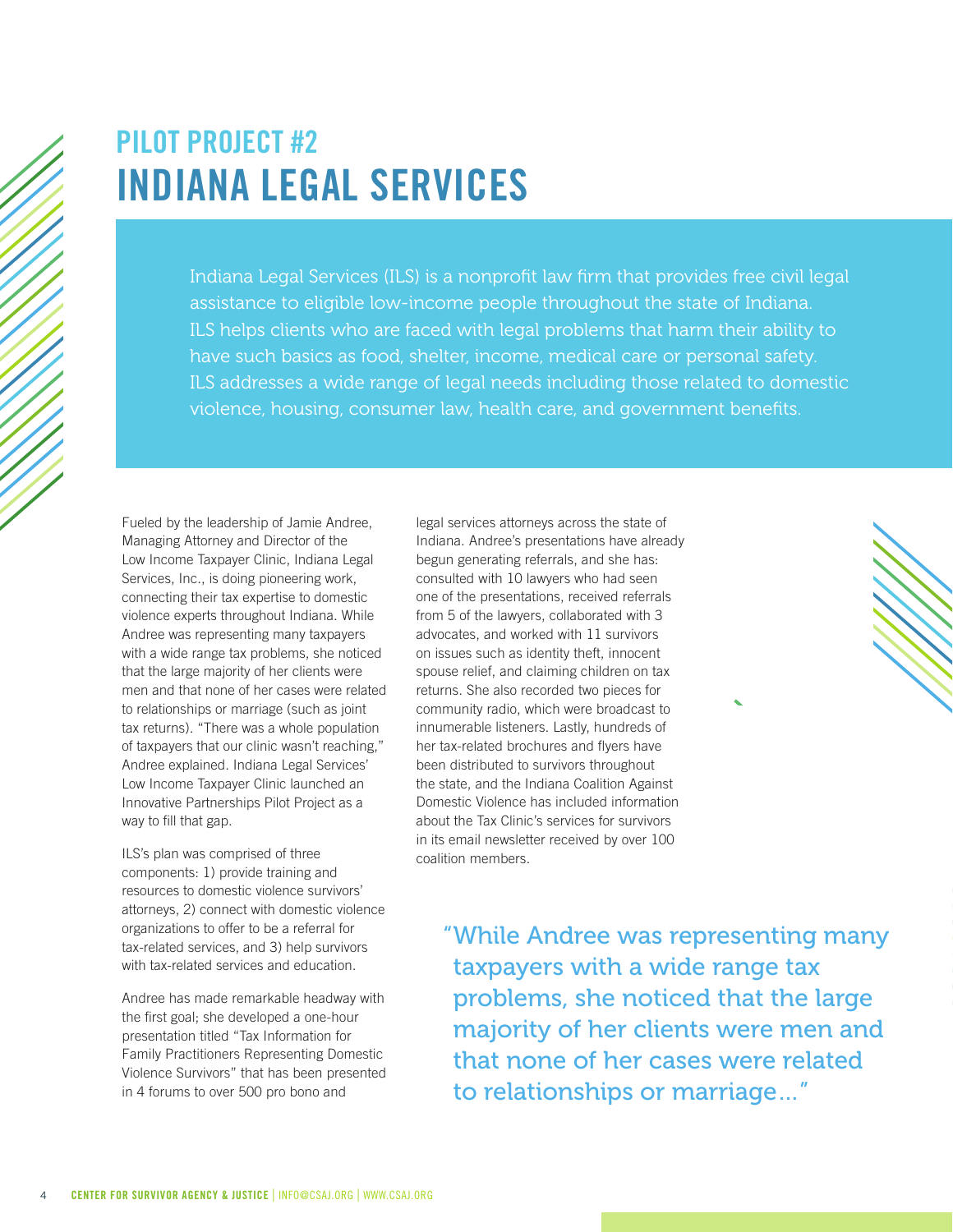### **PILOT PROJECT #3 WOMEN'S RESOURCE CENTER**

The Women's Resource Center (WRC) provides comprehensive services for victims of domestic violence, sexual assault, dating violence and stalking in two counties in Northeastern Pennsylvania. Their services include a crisis hotline, crisis counseling, emergency shelter, safe housing, legal services, support services, community education and advocacy.

> The economic landscape had precipitated major changes in the WRC's programming, particularly as it related to housing; Carol Shoener and Judith Lewis, WRC's Economic Advocacy Director and Legal Director, saw the pilot project initiative as an opportunity 1) to reevaluate the way survivors were being served by the organization, 2) to institutionalize the economic advocacy work that was already being done internally, and 3) to engage the local community in reducing survivors' economic barriers to safety through institutional change.

During their pilot year, the WRC has made meaningful progress both internally and in partnership with other organizations. They convened a cross-departmental economic advocacy committee to examine the economic needs of the women they serve and their success in meeting those needs.

"The WRC…convened a crossdepartmental economic advocacy committee to examine the economic needs of the women they serve and their success in meeting those needs."

They also made many strides toward systemic change:

- + Working with the ACLU and their state domestic violence coalition to grant domestic violence survivors exceptions to nuisance ordinances
- + Developing educational materials for survivors about economic relief in Protection from Abuse Orders
- + Partnering with fellow pilot project participant, TCFV's Molly Woodard, to present a seminar to domestic violence organization Executive Directors about strategies for institutionalizing economic advocacy
- + Reaching out to WRC Board Members to identify and collaborate with consumer rights attorneys
- + Distributing CSAJ's "Domestic Violence Screening Tool for Consumer Rights Advocates and Attorneys" to income tax professionals
- + Training legal advocates about filing in forma pauperis when custody evaluators are assigned during protection order hearings
- + Presenting at a statewide housing forum regarding the unique housing needs of survivors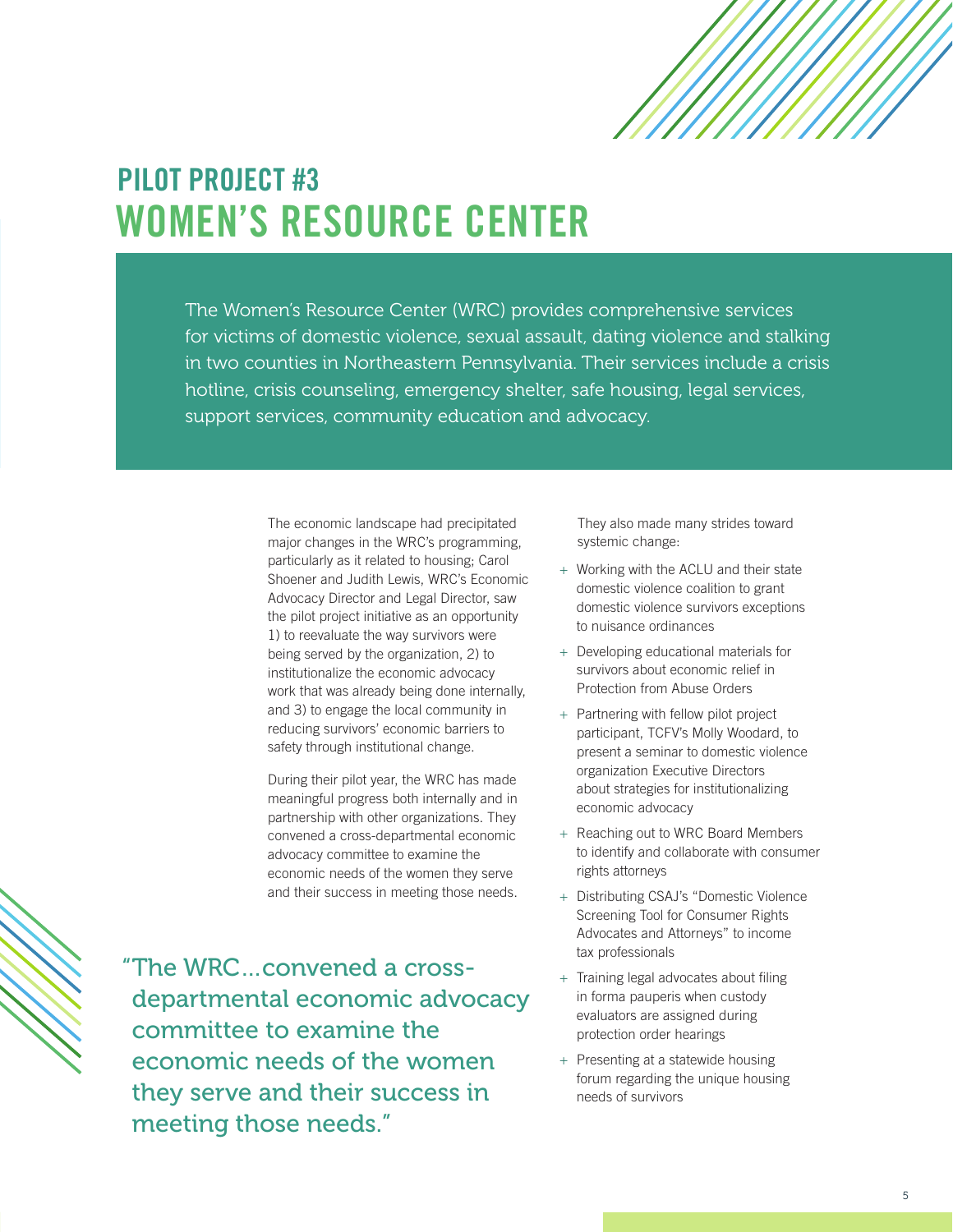### **PILOT PROJECT #4 COLUMBUS COMMUNITY LEGAL SERVICES**

Columbus Community Legal Services (CCLS) is a legal clinical training program at the Columbus School of Law, the Catholic University of America. CCLS's Families and the Law Clinic represents abuse survivors in emergency civil protection order, divorce, custody, child support, and certain domestic violence-related immigration cases. CCLS's Consumer Protection Project represents low income individuals in matters involving fair debt collection activities and debt collection actions, fair credit reporting requirements, wrongful repossession, home repair scams, credit scams, identity theft, Chapter 7 bankruptcy, federal income tax preparation and federal income tax controversies. Both FALC and CPP also engage in systemic advocacy, including community legal education and policy work.

For CCLS, the Innovative Partnerships Pilot Project provided an opportunity to better serve the economic and physical safety needs of domestic violence survivors by strengthening the partnership between their Families and the Law Clinic and their Consumer Protection Clinic. In particular, they hoped to enhance their ability to screen and identify domestic violence clients who could benefit from consumer protection legal services and consumer protection clients who could benefit from domestic violence legal services.

CCLS has made progress toward stronger collaborative partnerships on a couple of fronts. They have engaged law students in developing intake guides to help identify clients' experiences that could be addressed in each other's clinics. They have also begun laying the groundwork for integrating material on consumer rights for survivors into their curricula.



"The Innovative Partnerships Pilot Project provided an opportunity to better serve the economic and physical safety needs of domestic violence survivors by strengthening the partnership between their Families and the Law Clinic and their Consumer Protection Clinic."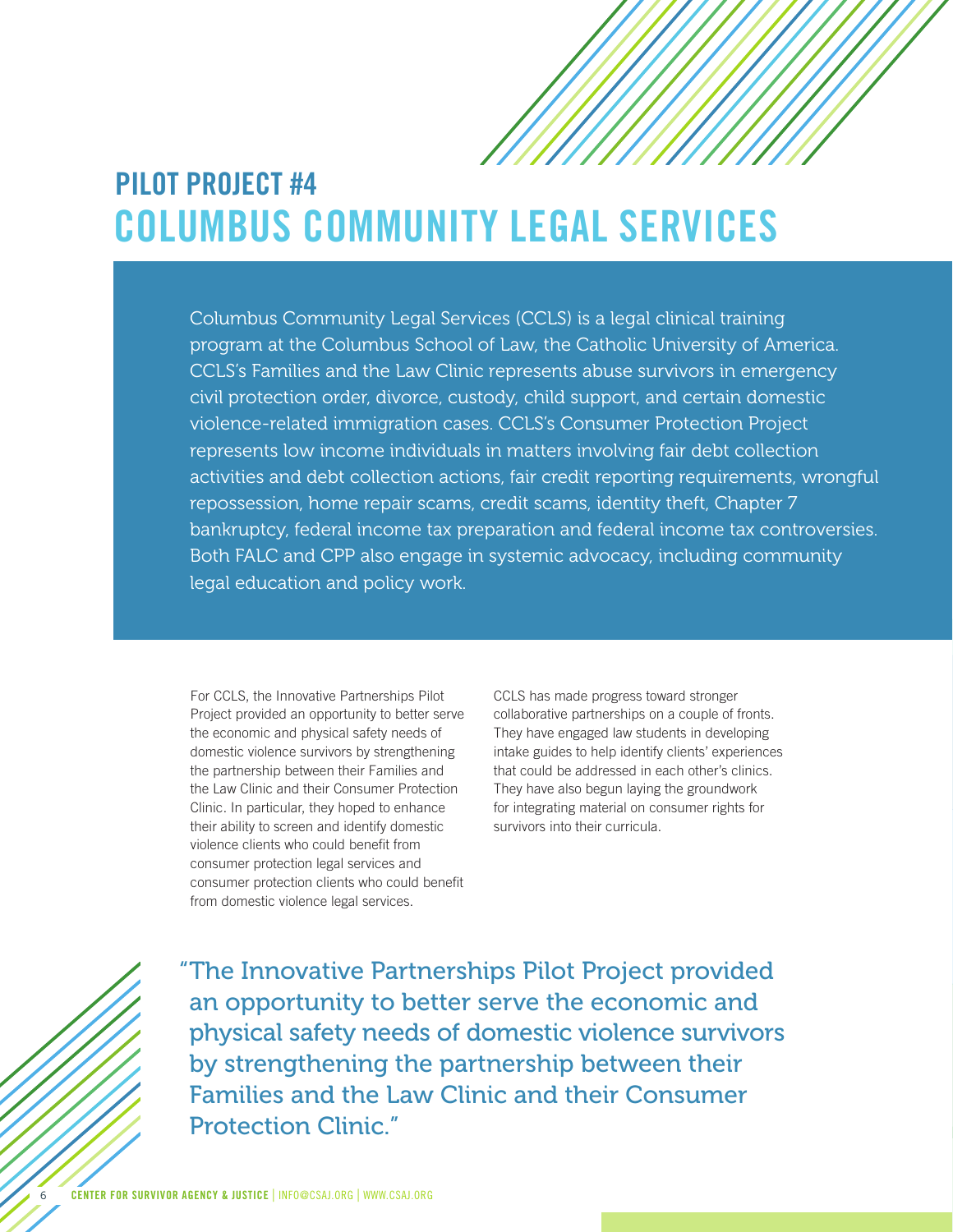# **PROMISING PRACTICES GUIDE**

The four Building Partnerships for Economic Justice Pilot Projects have served as case studies of collaborative initiatives to enhance consumer rights for domestic violence survivors. Case studies present rich opportunities to investigate new projects within their real-life contexts, particularly when the projects and their contexts overlap. Case studies are particularly useful for describing cutting-edge projects and exploring the factors that produce significant outcomes in those projects. While case study findings are not always applicable in other settings, they have the potential to provide valuable insight into the processes of new programs, offer information about promising practices, and generate ideas for innovation applicable to other communities.

The remainder of this guide will report some of the Pilot Projects' most significant insights, promising practices, and ideas for innovation. They are organized into three categories: process, partnership, and product.

This guide can be put to best use by practitioners with the capacity to shape not only individual advocacy practices, but organizational procedures as well. Building partnerships to enhance economic justice for survivors requires the active participation of individuals with the power to influence systems and institutions so that communities can create the infrastructure needed to transform interventions and sustain this critical work.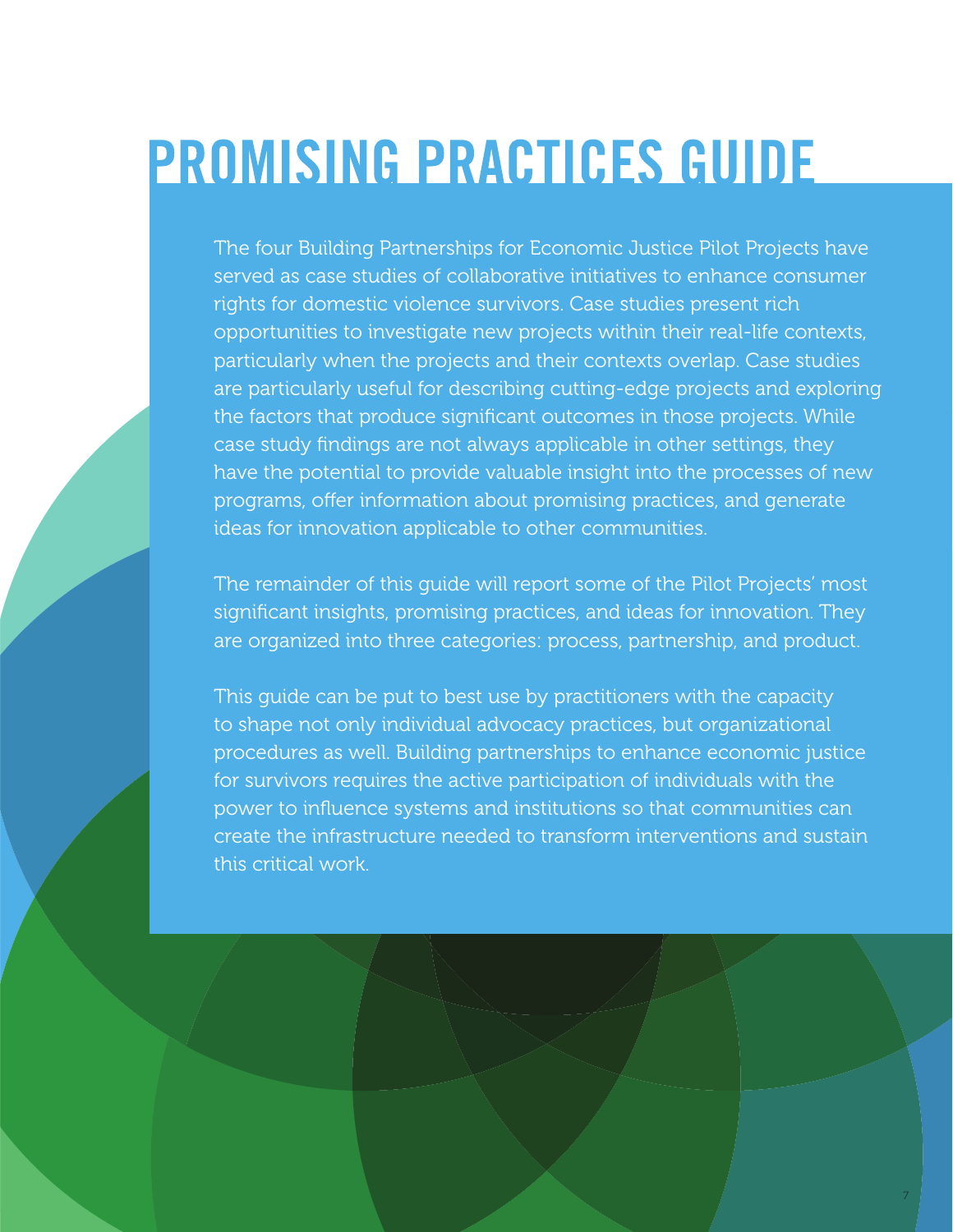# **PROCESS**

#### GATHER INFORMATION AND PARTNERS BEFORE DEVELOPING SOLUTIONS

The economic needs of survivors can be met most effectively when domestic violence and anti-poverty advocates work collaboratively and engage in deliberate efforts to build partnerships. The pilots' experiences demonstrated this principle quite clearly.

Indiana Legal Services was faced with a common challenge: they had the capacity to provide innovative, intensive services to domestic violence survivors but were not receiving many requests for those services. They made contacts at domestic violence organizations, passed out fliers, and delivered multiple presentations, but continued to receive few referrals for services. To get to the bottom of this puzzle, Director of the Low Income Tax Payer Clinic, Jamie Andree, decided to "contact [potential partners] to ask some questions and pick their brains and take an approach that is less, 'This is what I have to offer you. Who do you know who might be able to use this?'" she explained. "It took me awhile to realize that this was the problem."

"The real work of economic security lies in gaining a better understanding of partners' perspectives…"

Similarly, while Molly Woodard and Krista Del Gallo have done extensive advocacy work addressing family violence and economic hardship across Texas, they continue to find ally practitioners and projects about which they were unfamiliar. Ms. Woodard described, "The more we looked to see what resources were available to our programs and survivors, the more resources that we found that we were not aware of previously."

The real work of economic security lies in gaining a better understanding of partners' perspectives; by doing so communities are able to craft solutions that integrate multiple systemic barriers and therefore yield more nuanced and comprehensive approaches.

#### SET MANAGEABLE AND FLEXIBLE GOALS

Columbus Community Legal Service's largest challenge was finding faculty and student time to develop the new resources they had originally intended. In particular, faculty were concerned that student attorneys "already had so much on their plates" as new advocates that they could not foresee adding to their already full load. Likewise, while the Women's Resource Center quickly began convening their economic advocacy working group, unanticipated developments in the organization and the surrounding community demanded that resources be directed elsewhere.

"…internalizing and implementing the philosophy was far more important than acquiring substantive knowledge of legal remedies."

CCLS addressed this resource issue at the same time that they came to a realization: the ground would only shift once practitioners gained a better appreciation for the need for economic advocacy. In other words, internalizing and implementing the philosophy was far more important than acquiring substantive knowledge of legal remedies (which would require far more instruction time). This efficacy lightbulb, so to speak, led them to shift their strategy from that of technical legal information and creation of tools to one of laying the groundwork needed for economic advocacy.

The WRC pivoted in the face of the structural barriers they encountered in their individual client advocacy and used them as an opportunity to work for institutional change. While the economic summit they hoped to host is still in the planning stages, the WRC engaged in different community organizing that aligned with their pre-existing workload.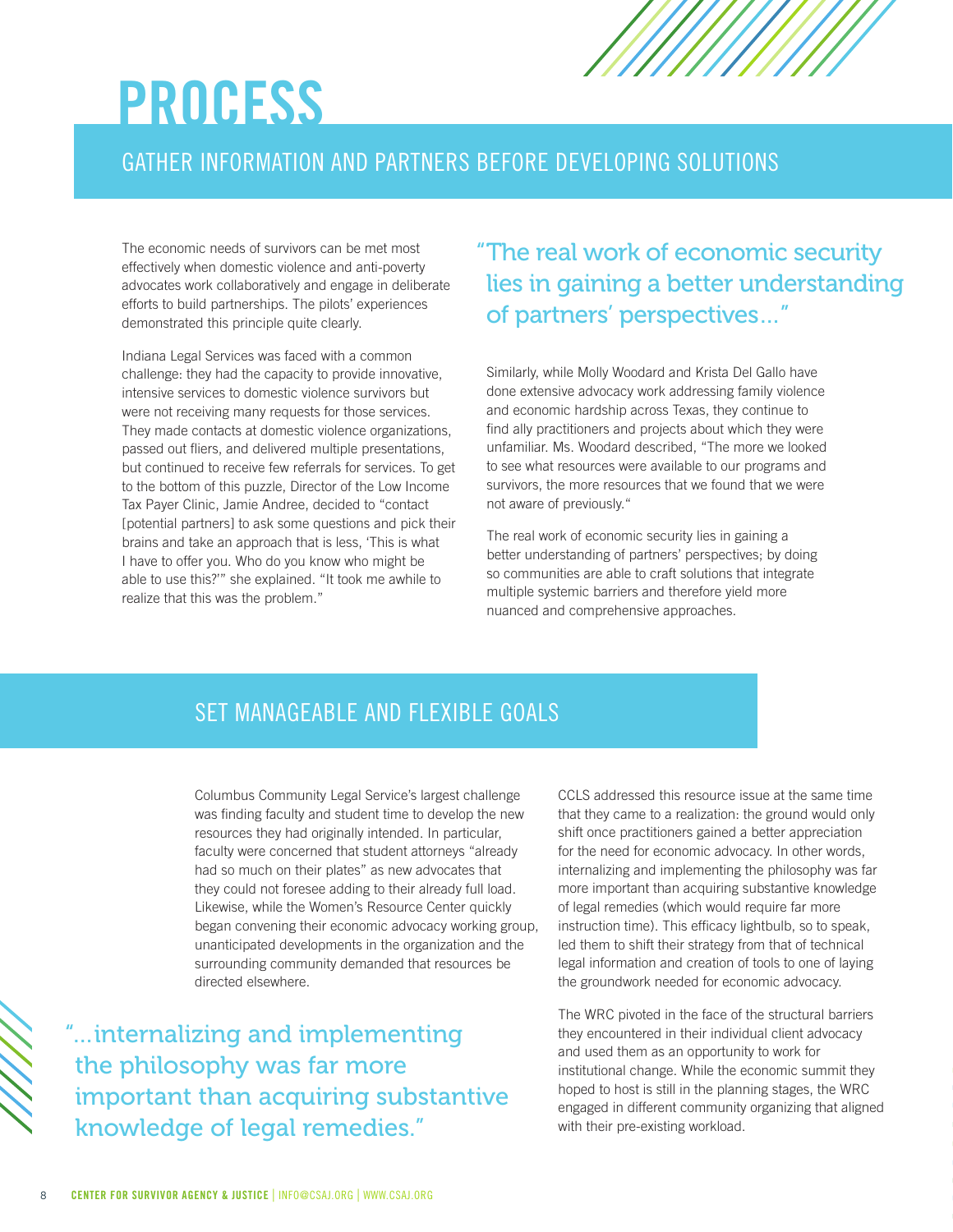## **PARTNERSHIP & COLLABORATION** MATCH THE SIZE AND STRENGTH OF THE NETWORK TO THE INTENDED GOALS

The pilot projects' most fruitful networks were developed with a keen focus on the connection between the specific goals of their collaborations and the individuals, organizations, and resources best situated to meet those goals. In other words, advocates were most successful when they deliberately chose partners that had robust access to the people and information required for the implementation of their projects.

For example, TCFV had originally envisioned beginning the implementation of their project by growing dense local networks of attorneys and advocates across the state. One advocate at TCFV admitted, "I saw getting in there on the local level right off the bat." However, once they began, they realized that learning about the work already taking place across Texas and throughout the country was a critical first step. Once the advocates built larger and looser statewide and national networks to collect information on the best practices and cutting-edge expertise, they felt better equipped to reach out to individuals to bolster infrastructures in their local communities.

Conversely, ILS originally designed a pilot project that focused on statewide collaboration, working primarily with its state bar association and state-level domestic violence coalition. While these partnerships were valuable for generating opportunities to conduct presentations and trainings to practitioners on a broader scale, it did not create many connections with survivors in need of representation. Consequently, the ILS project refocused on building closer local connections, rather than wider statewide networks, in order to pinpoint survivors' community-specific barriers to economic resources.

"Once the advocates built larger and looser statewide and national networks to collect information on the best practices and cutting-edge expertise, they felt better equipped to reach out to individuals to bolster infrastructures in their local communities."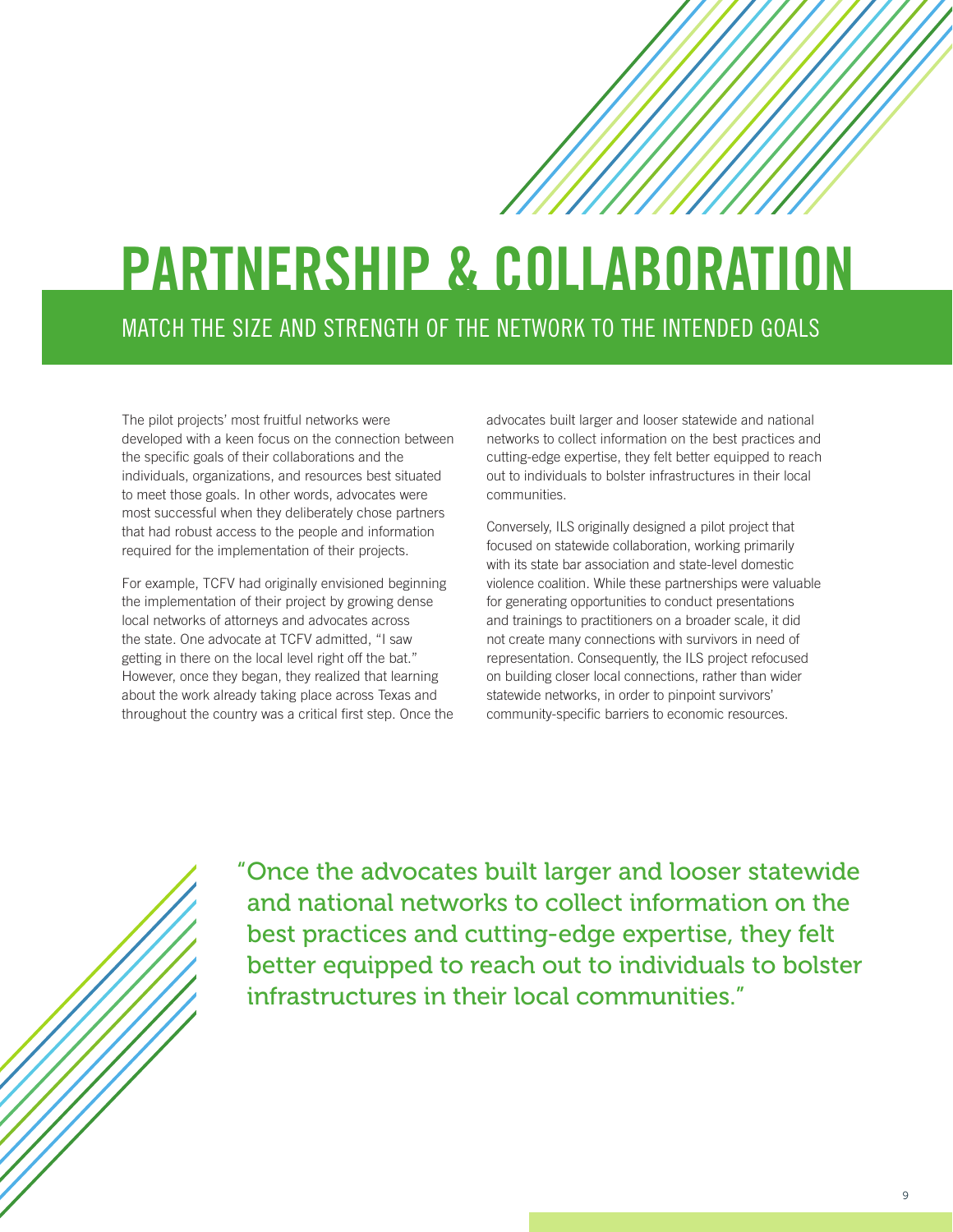# **PARTNERSHIP & COLLABORATION**

ENSURE A SOLID FOUNDATION IS IN PLACE

During the course of the year, each pilot project benefited from taking inventory of the resources available to them and ensuring that the necessary infrastructure for partnership building existed. For some, such as the Texas Council on Family Violence and Indiana Legal Services, this required in-depth research and networking in their surrounding communities. Alternatively, the Women's Resource Center and Columbus Community Legal Services first focused internally.

For example, as CCLS began drafting screening tools, they came to the conclusion that for the tools to be most effective, the students using them first needed to understand the overarching approach guiding the tool development. As a result, CCLS began creating cross-training opportunities for family law and consumer rights clinic students learn from one another.

Similarly, as was mentioned above, TCFV ultimately found benefit in making contacts and collecting detailed information about existing resources in their state before beginning their own project implementation. As one advocate from the organization reflected, "You helped us identify the framework and build the groundwork before creating a huge network. It helped me understand everything more thoroughly, and now I have made connections that are invaluable."

 "Meaningful economic advocacy requires that advocates resist the temptation to simply refer out on issues with which they are unfamiliar."

"CCLS…came to the conclusion that for the tools to be most effective, the students using them first needed to understand the overarching approach guiding the tool development."

#### BUILD PARTNERSHIPS, NOT REFERRAL SYSTEMS

Meaningful economic advocacy requires that advocates resist the temptation to simply refer out on issues with which they are unfamiliar. While it is true that a single advocate cannot possibly hold all technical knowledge, it is also true that advocacy for survivors is more thoughtful when domestic violence and consumer rights advocates coordinate their efforts.

For example, CCLS has two distinct clinics: one that focuses on family law and the other on consumer law. Although the clinics could simply refer cases to one another, during the course of the pilot project, it became clear that referring over was not enough. Thus, CCLS decided to develop a curriculum to train both sets of student attorneys in consumer rights for domestic violence survivors. They recognized a need to ground practitioners in a fundamental advocacy framework that simultaneously accounted for the unique considerations of both domestic violence and the consumer law.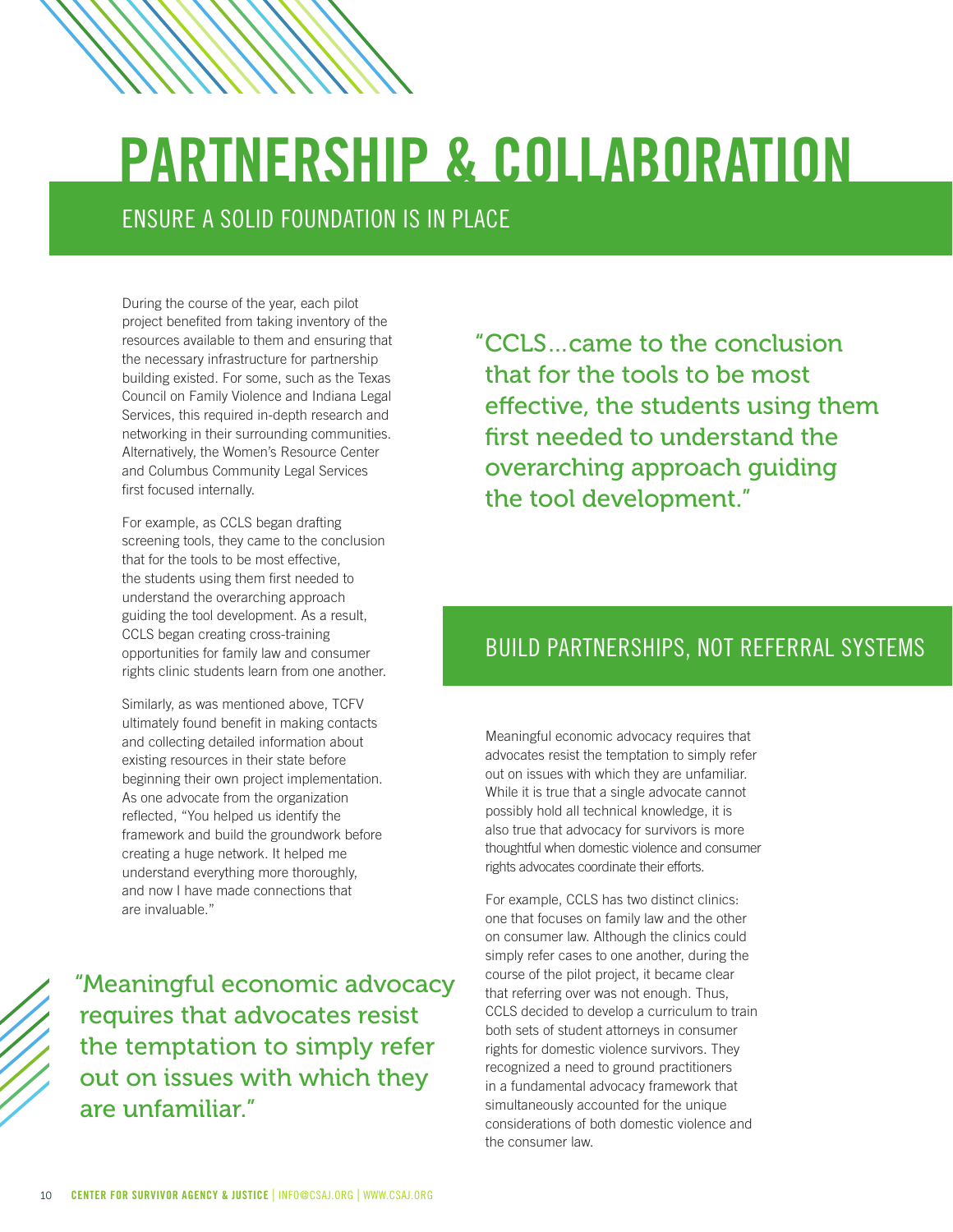The Center for Survivor Agency and Justice fosters systemic change that better aligns what communities provide with what works to meet the comprehensive, self-defined needs of survivors of intimate partner violence. CSAJ strives to meet this goal by developing transformative advocacy approaches that match institutional structures, organizational programs, and professional practices with survivors' lived realities.

Contributors: Sara Shoener, DrPH and Erika Sussman, JD, LLM

This project was supported by Grant No. 2011-TA-AX-K058, awarded by the Office on Violence Against Women, U.S. Department of Justice. The opinions, findings, conclusions, and recommendations expressed in this publication are those of the author(s) and do not necessarily reflect the views of the Department of Justice, Office on Violence Against Women.

© Copyright 2014, Center for Survivor Agency and Justice, Washington, DC. All rights reserved.